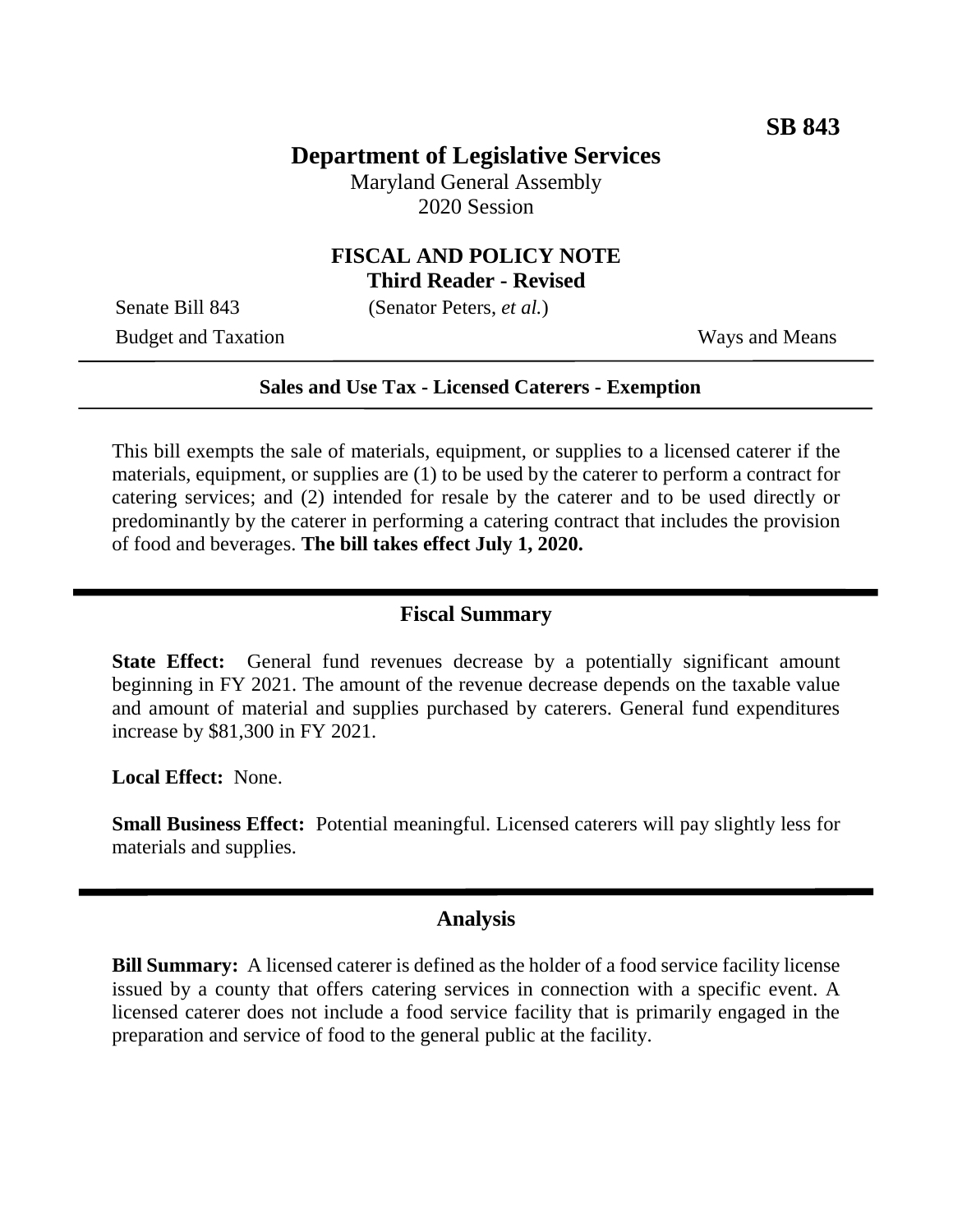**Current Law:** The sale of food from grocery stores, except for specified prepared foods, is exempt from the State sales and use tax. In addition, the sale of machinery, equipment, and other tangible personal property used directly and predominantly in a production activity is exempt from the State sales and use tax.

**Background:** The sales and use tax is the State's second largest source of general fund revenue, accounting for approximately \$5.0 billion in fiscal 2020 and 2021, according to the December 2019 revenue forecast. **Exhibit 1** shows the sales and use tax rates in surrounding states and the District of Columbia.

| <b>Exhibit 1</b><br><b>Sales and Use Tax Rates in Maryland and Surrounding States</b> |                                                                                                                                                                                                                                                                         |  |
|---------------------------------------------------------------------------------------|-------------------------------------------------------------------------------------------------------------------------------------------------------------------------------------------------------------------------------------------------------------------------|--|
| Delaware                                                                              | $0.0\%$                                                                                                                                                                                                                                                                 |  |
| District of Columbia                                                                  | $6.0\%$ ; 10.0% for liquor sold for on-the-premises consumption and<br>restaurant meals; 10.25% for alcoholic beverages for consumption<br>off the premises, tickets to specified sporting events, and specified<br>rental vehicles; and 8.0% for specified soft drinks |  |
| Maryland                                                                              | 6.0%<br>9.0% for alcoholic beverages                                                                                                                                                                                                                                    |  |
| Pennsylvania                                                                          | 6.0% plus 1.0% or 2.0% in certain local jurisdictions                                                                                                                                                                                                                   |  |
| Virginia*                                                                             | 5.3%; 2.5% for eligible food items; 2.5% for specified essential<br>personal hygiene items; both rates include 1.0% for local<br>jurisdictions                                                                                                                          |  |
| West Virginia                                                                         | municipality) or $1.0\%$<br>plus $0.5\%$<br>6.0%<br>(in<br>one<br>(nn)<br>45 municipalities)                                                                                                                                                                            |  |

\*An additional state tax of 0.7% is imposed in localities in Northern Virginia and the Hampton Roads region, and an additional 1.7% is imposed in localities in the Historic Triangle.

**State Revenues:** General fund revenues decrease by a potentially significant amount beginning in fiscal 2021. The amount of the revenue decrease cannot be reliably estimated and depends on the number of eligible caterers in the State and the taxable price and amount of materials, equipment, or supplies purchased by licensed caterers each year. It is assumed that most, if not all food purchases are already exempt from the sales and use tax and that the exemption could apply to cutlery, glassware, silverware, linens, and other items used